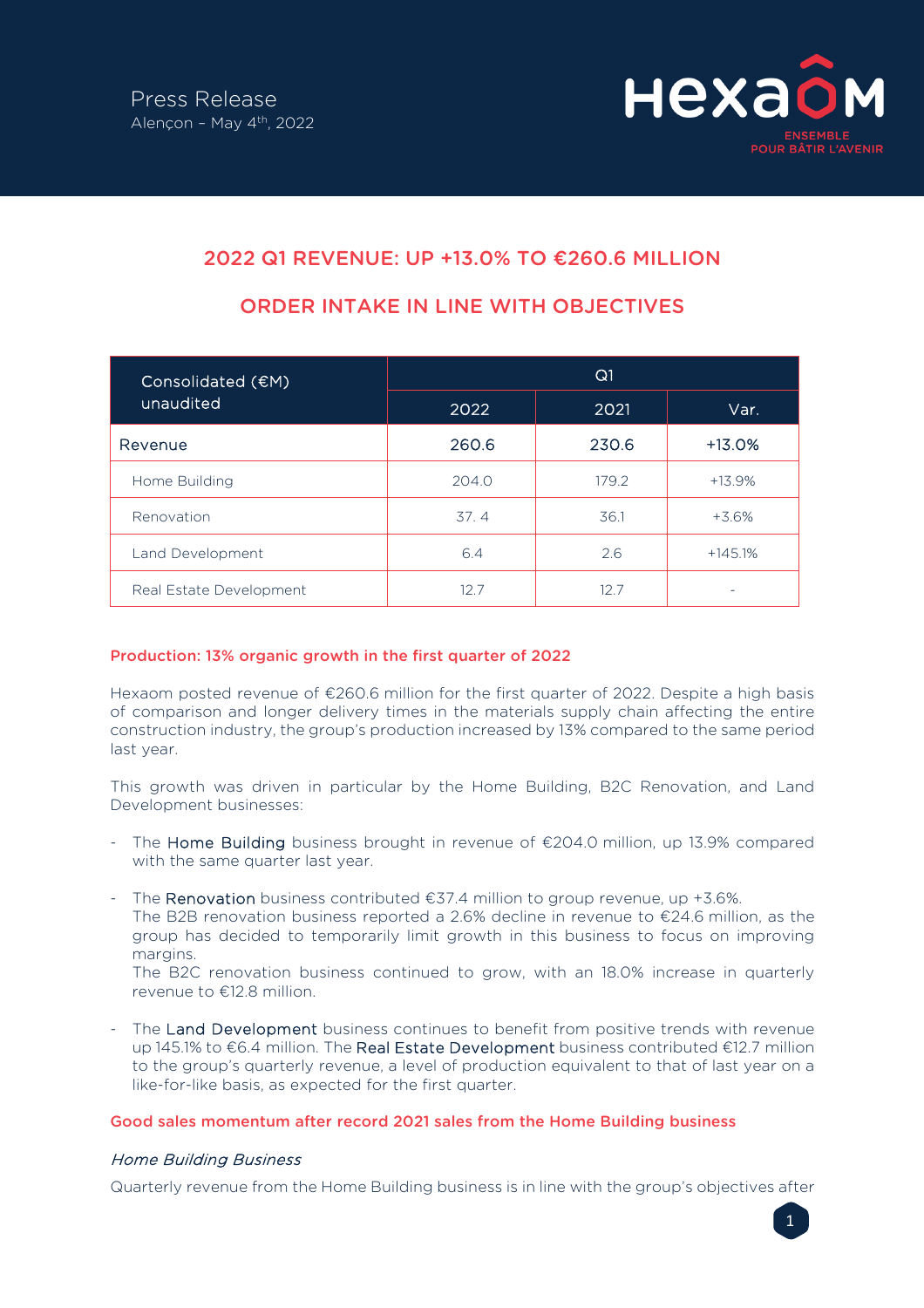

a record year in 2021. For the record, order intake for the first quarter of 2021 was up 30.3% in number and 35.6% in value.

At March 31<sup>st</sup>, 2022, the Home Building order book represented revenue of €232.0 million, down 20.1% in number and 9.3% in value. This level of activity was achieved against a backdrop of sharp price increases to cope with rising construction costs (materials and subcontracting) and changes in regulatory standards (2020 Environmental Regulations).

The average selling price for the quarter rose sharply to  $E148.3k$  (excluding tax), compared with €134.5k (excluding tax) at the end of 2021.

## Renovation Business

The B2C renovation business continues to grow. Renovert and Camif Habitat's order intake for the quarter reached €12.6 million, up 10%. The Illico Travaux business performed well, with intermediated order intake up 38.5% to €19.4 million.

The more cyclical B2B renovation business stood at €4.1 million, compared with €26.5 million for the same period in 2021. Efforts to restructure this segment are ongoing, and the group aims to achieve an annual order intake of €100 million.

### Real Estate and Land Development Businesses

The Land Development business continues to grow at a steady pace. At the end of March 2022, the order book (unreserved inventory) stood at €37.4 million, representing 555 lots.

For the Real Estate Development business, the backlog at March 31<sup>st</sup>, 2022 was €90.4 million and the total potential inventory represents revenue to be delivered of €312.6 million, i.e. 1,538 housing units.

#### 2022 outlook supported by record sales representing turnover of over €1 billion

Due to the excellent sales performance in 2021 and despite longer construction times, the group's production for 2022 should once again grow.

However, Hexaom will remain watchful over maintaining its margins in an economic environment marked by tensions over materials and subcontracting (inflation and availability) and with the new 2020 Environmental regulations coming into force.

From a commercial standpoint, the expected full-year trends for each business are as follows:

- While falling short of the record levels achieved last year, revenue from Home Building should continue to be driven by strong interest among the French for this type of housing. Hexaom will nevertheless pay close attention to the consequences of new regulations (2020 Environmental Regulations and the Climate and Resilience Act) and rising interest rates.
- For the B2C Renovation business, the group expects momentum to remain strong as a result of continuing government subsidies and the high level of sales of existing properties. Order intake for the B2B Renovation business will be kept under control, to focus on improving margins.
- The Real Estate Development and Land Development businesses should perform well.

With its proven diversification strategy, recognized leadership in the home building and renovation industry, and solid financial structure, Hexaom will continue to gain market shares in 2022 and strengthen its position as a major player in the French housing market.

Next release: 2022 Q2 revenue, August 4<sup>th</sup>, 2022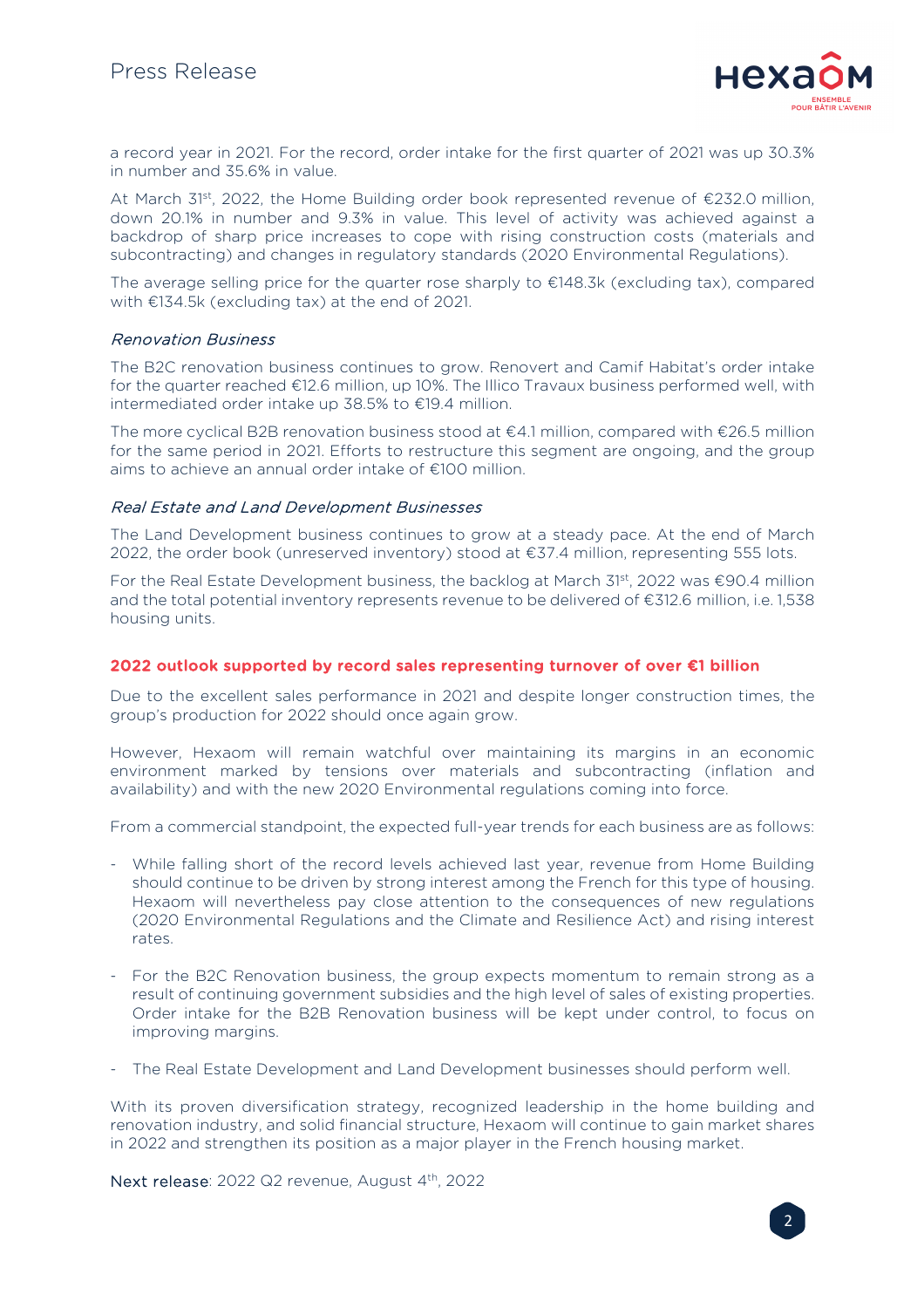

#### ABOUT THE GROUP

Since 1919, five generations of the same family have successively taken over the helm of Hexaom, a group that drives and federates an ecosystem of 46 brands and subsidiaries with complementary expertise. A unique story of family entrepreneurship characterized by its stability in a complex market sector. The group, leader in the home building, renovation, and first-time owners' markets in France currently serves more than 13,000 customers a year, has built more than 105,000 houses, has carried out over 85,000 renovations, employs more than 2,250 people, and recorded revenue of €997 million in 2021. HEXAOM equities are eligible for PEA-PME equity savings plan. HEXAOM is listed on Euronext Paris - Compartment B.

> EDIFICE Communication Analyst/Investor/Press Relations

E-mail: hexaom@edifice-communication.com

Tel: 06 31 35 99 50

#### **CONTACTS**

HEXAOM Patrick Vandromme

Chairman and Chief Executive Officer

Tel: 02 33 80 66 61 E-mail pvandromme@hexaom.fr

Jean-Christophe Godet Chief Financial Officer Tel: 02 33 80 66 61 E-mail finances@hexaom.fr

**O** in **y** o hexaom.fr

## GLOSSARY:

Gross order intake: a contract is recorded in the gross order intake as soon as it is signed by the customer and accepted by our sales administration department (administrative control of the documents and validity of the financing plan, site inspection, verification, and acceptance of the selling price). The amount recorded corresponds to the revenue excluding taxes to be generated by the contract.

Backlog (real estate development): represents the group's already secured future revenue, expressed in euros, for its real estate development business. The backlog includes reservations for which notarial deeds of sale have not yet been signed and the portion of revenue remaining to be generated on units for which notarial deeds of sale have already been signed (portion remaining to be built).

Order book (land development): represents recorded land orders that have not been canceled and for which notarial deeds of sale have not yet been signed.

Production in progress: all orders for which the conditions precedent to begin work have been met (building permit and client financing obtained, client ownership of the land) and which have not been accepted by the client (delivered)

Change in like-for-like revenue: changes in revenue for the periods under comparison, recalculated as follows:

- in the event of an acquisition, revenue from the acquired company is deducted from the current period if it was not part of the group during the previous period,
- in the event of a sale, the revenue of the divested company that is no longer part of the group during the current period is deducted from the comparison period.

3